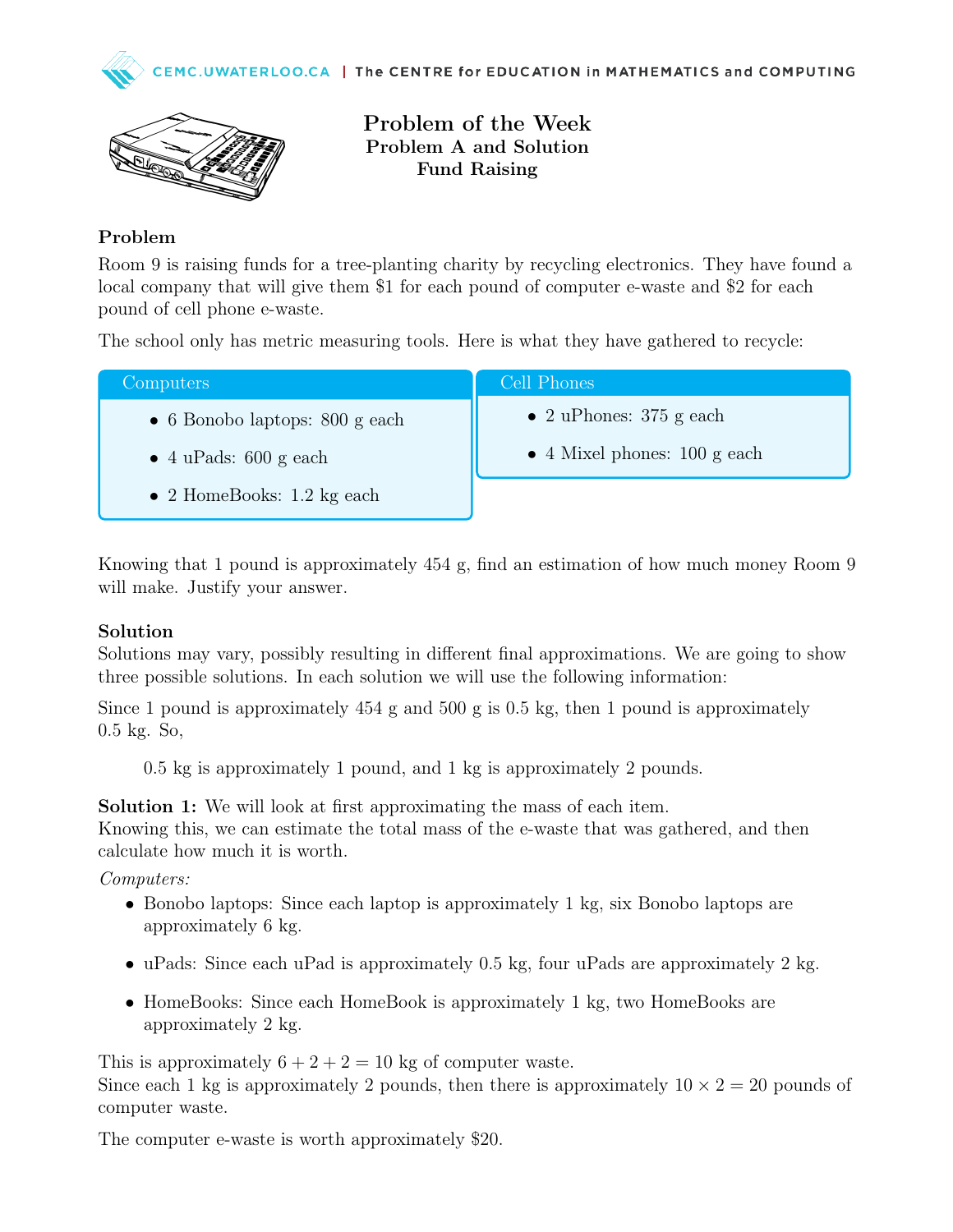

Phones:

- uPhones: Since each uPhone is approximately 0.5 kg, two uPhones are approximately 1 kg.
- Mixel phones: Since each Mixel phone is 100 g, then four Mixel phones are 400 g, or approximately 0.5 kg.

This is approximately  $1 + 0.5 = 1.5$  kg of cell phone waste. Since each 1 kg is approximately 2 pounds, then there is approximately  $1.5 \times 2 = 3$  pounds of cell phone waste.

The cell phone e-waste is worth approximately \$6.

So the total value is approximately  $\$20 + \$6 = \$26$ .

Solution 2: Since there are a small number of items for each waste product, we will find the mass for each specific waste product in kg and then approximate the mass in pounds. Computers:

- Bonobo laptops: Since each laptop is 800 g, then six laptops are  $6 \times 800 = 4800$  g. Therefore, six Bonobo laptops are approximately 5 kg.
- uPads: Since each uPad is 600 g, then four uPads are  $4 \times 600 = 2400$  g. Therefore, four uPads are approximately 2.5 kg.
- HomeBooks: Since each HomeBook is 1.2 kg, then two are  $2 \times 1.2 = 2.4$  kg. Therefore, two HomeBooks are approximately 2.5 kg.

This is approximately  $5 + 2.5 + 2.5 = 10$  kg of computer waste. Since each 1 kg is approximately 2 pounds, then there is approximately  $10 \times 2 = 20$  pounds of computer waste.

The computer e-waste is worth approximately \$20.

Phones:

- uPhones: Since each uPhone is 375 g, then two uPhones are  $2 \times 375 = 750$  g. Therefore, two uPhones are approximately 1 kg.
- Mixel phones: Since each Mixel phone is 100 g, then four Mixel phones are  $4 \times 100 = 400$  g. Therefore, four Mixel phones are approximately 0.5 kg.

This is approximately  $1 + 0.5 = 1.5$  kg of cell phone waste. Since each 1 kg is approximately 2 pounds, then there is approximately  $1.5 \times 2 = 3$  pounds of cell phone waste.

The cell phone e-waste is worth approximately \$6.

So the total value is approximately  $\$20 + \$6 = \$26$ .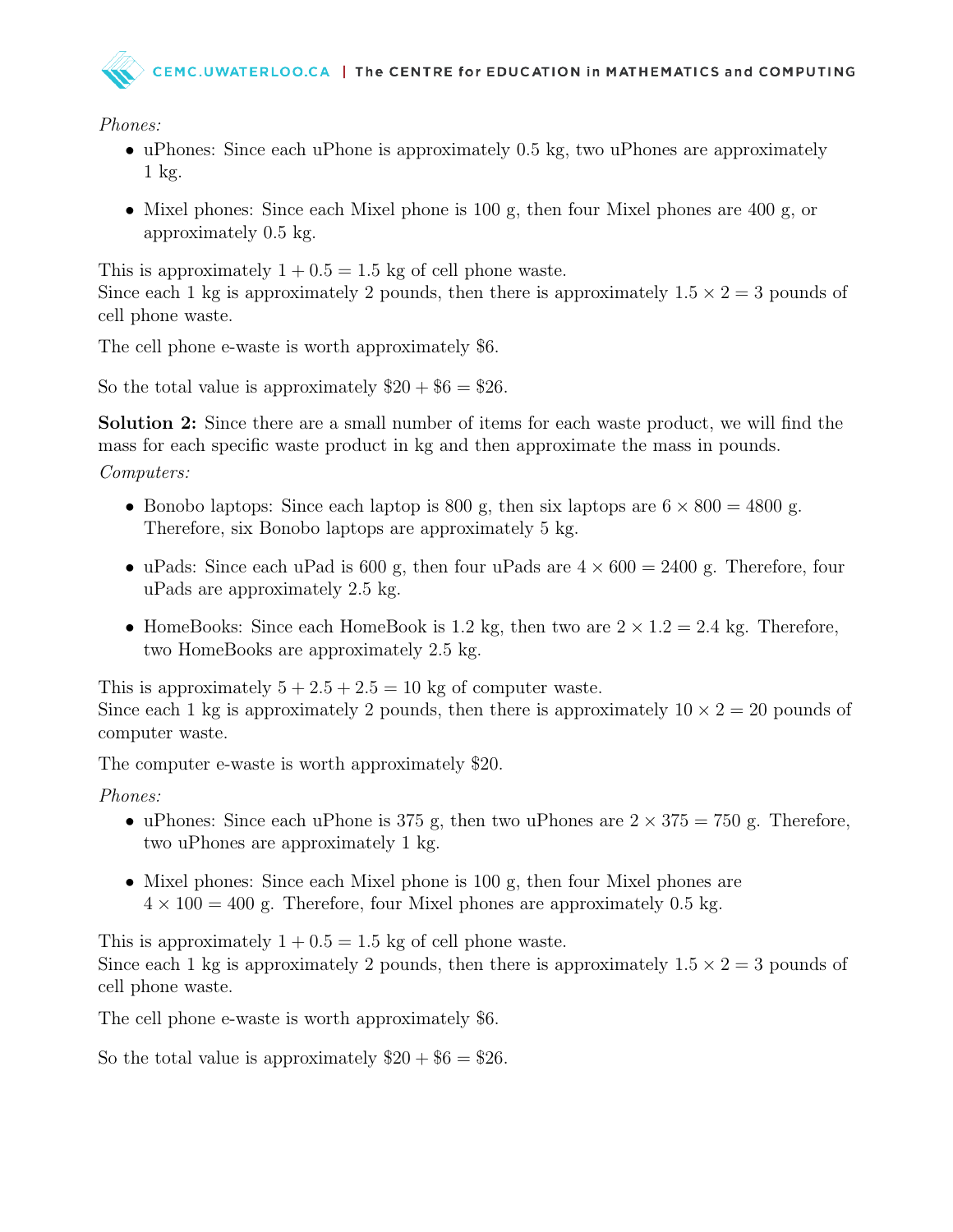

Solution 3: In this third solution, we will find the total mass of computer waste in kg and the total mass of cell phone waste in kg, and then approximate these totals in pounds.

Computers:

- Bonobo laptops: Since each laptop is 800 g, then six laptops are  $6 \times 800 = 4800$  g.
- uPads: Since each uPad is 600 g, then four uPads are  $4 \times 600 = 2400$  g.
- HomeBooks: Since each HomeBook is 1.2 kg, then two are  $2 \times 1.2 = 2.4$  kg, which is equal to 2400 g.

Therefore, there is  $4800 + 2400 + 2400 = 9600$  g, which is equal to 9.6 kg. Therefore, there is approximately 9.5 kg of computer waste.

Since each 0.5 kg is approximately 1 pound, then there is approximately  $9 \times 2 + 1 = 19$  pounds of computer waste.

The computer e-waste is worth approximately \$19.

Phones:

- uPhones: Since each uPhone is 375 g, then two uPhones are  $2 \times 375 = 750$  g.
- Mixel phones: Since each Mixel phone is 100 g, then four Mixel phones are  $4 \times 100 = 400$  g.

Therefore, there is  $750 + 400 = 1150$  g, which is approximately 1 kg. Since each 1 kg is approximately 2 pounds, then there is approximately 2 pounds of cell phone waste.

The cell phone e-waste is worth approximately \$4.

So the total value is approximately  $$19 + $4 = $23$ .